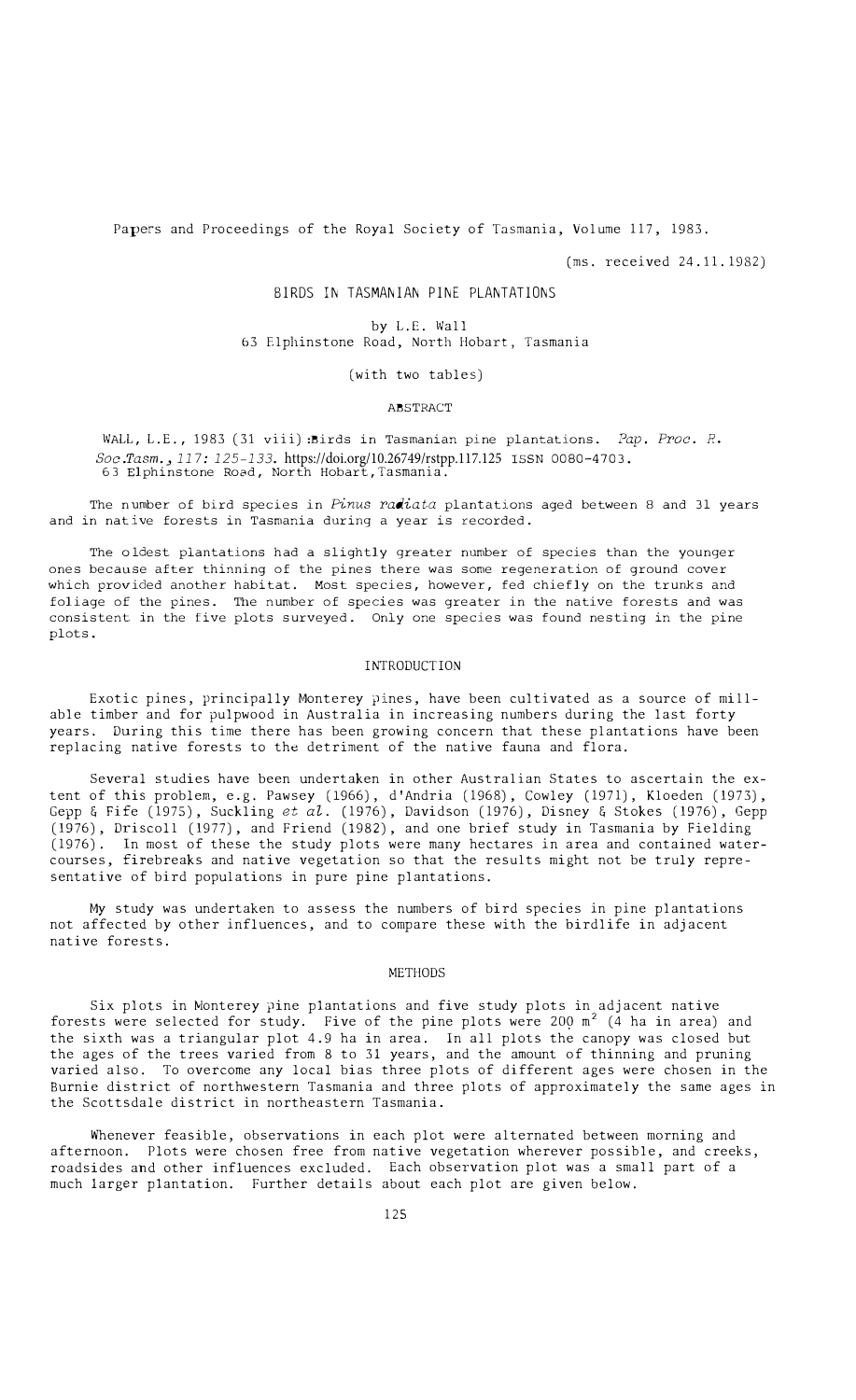Monthly visits were made to each plot and one hour spent in recording all birds seen or heard. Another period of observations, not exceeding one hour, was spent in nearby native forest. By extending the study for a full year, from August 1981 to July 1982, any seasonal fluctuations were recorded. The usual routine for each visit was to traverse the boundaries of the plot and then to criss-cross it at random.

Common names of birds are those recommended in "The Emu", vol.77 supplement, May 1978. For ferns I have used the common names from N.A. Wakefield's "Ferns of Victoria and<br>Tasmania", 1955; for fungi I have used the common names from Macdonald & Westerman's , 1955; for fungi I have used the common names from Macdonald & Westerman's "A Field Guide to Fungi of South-eastern Australia", 1979; and for other plants I have followed "The Student's Flora of Tasmania" by W.M. Curtis, 1956-1967.

#### PLOT DESCRIPTIONS

1. Kamona, near Scottsdale (part of Forestry Commission Compartment 4) Planted 1950, at spacing  $2.4 \times 2.4$  m (i.e.  $8 \times 8$  feet)<br>uning 1957-8 to 2 m 1st thinning 1965-8 1st pruning 1957-8 to 2 m 1st thinning 1965-8<br>
2nd pruning 1958-9 to 4.3 m 2nd thinning 1974-5 1958-9 to 4.3 m 2nd thinning 1974-5<br>1959-60 to 6.4 m 3rd thinning 1979-81 3rd pruning  $1959-60$  to 6.4 m On a gentle slope facing west; altitude about 100 m. Soil - yellow podzols on granite.

As a result of thinning there is a good penetration of sunlight on this plot resulting in about 80% ground cover of austral king-fern, austral bracken and other ground ferns, with scattered dogwood, fireweed, native currant and seedling pines up to 2 m high. In the autumn there is substantial growth of the introduced fly agaric.

The wet sclerophyll forest used as a control is immediately west of Compartment 4. It is dominated by swamp gum, and blackwood with dogwood understorey and ground cover of austral bracken and other ferns.

2. Cuckoo, near Scottsdale (part of Forestry Commission Compartment 9) Planted 1954, at spacing  $2.4 \times 2.4$  m.<br>Pruned 1962-63 1st thinned 1977-78 On a steep slope facing south; altitude about 250 m. Soil - yellow podzols on granite.

The ground cover is very sparse - occasional soft treeferns and very few austral bracken stems. Fly agaric is very common in autumn.

The wet sclerophyll rainforest used as a control'is nearby on the east side, with a creek running through it. It is dominated by swamp gum, blackwood and myrtle with understorey of dogwood and musk and ground cover of ferns.

3. Cuckoo, near Scottsdale (part of Forestry Commission Compartment 37) Planted 1966, at spacing  $2.7 \times 2.7$  m. Unthinned and unpruned. On a medium slope facing north; altitude about 200 m. Soil - yellow podzols on granite.

There is extensive die-back of needles on lower branches. A few dogwoods occur in the lower section of the plot. A gravel road runs diagonally through this plot but there is no roadside vegetation and the canopy remains closed.

A wet sclerophyll forest on the southeastern side is used as a control. It is dominated by swamp gum and stringybark, blackwood and silver wattle, with an understorey of dogwood and musk and a ground cover of ferns.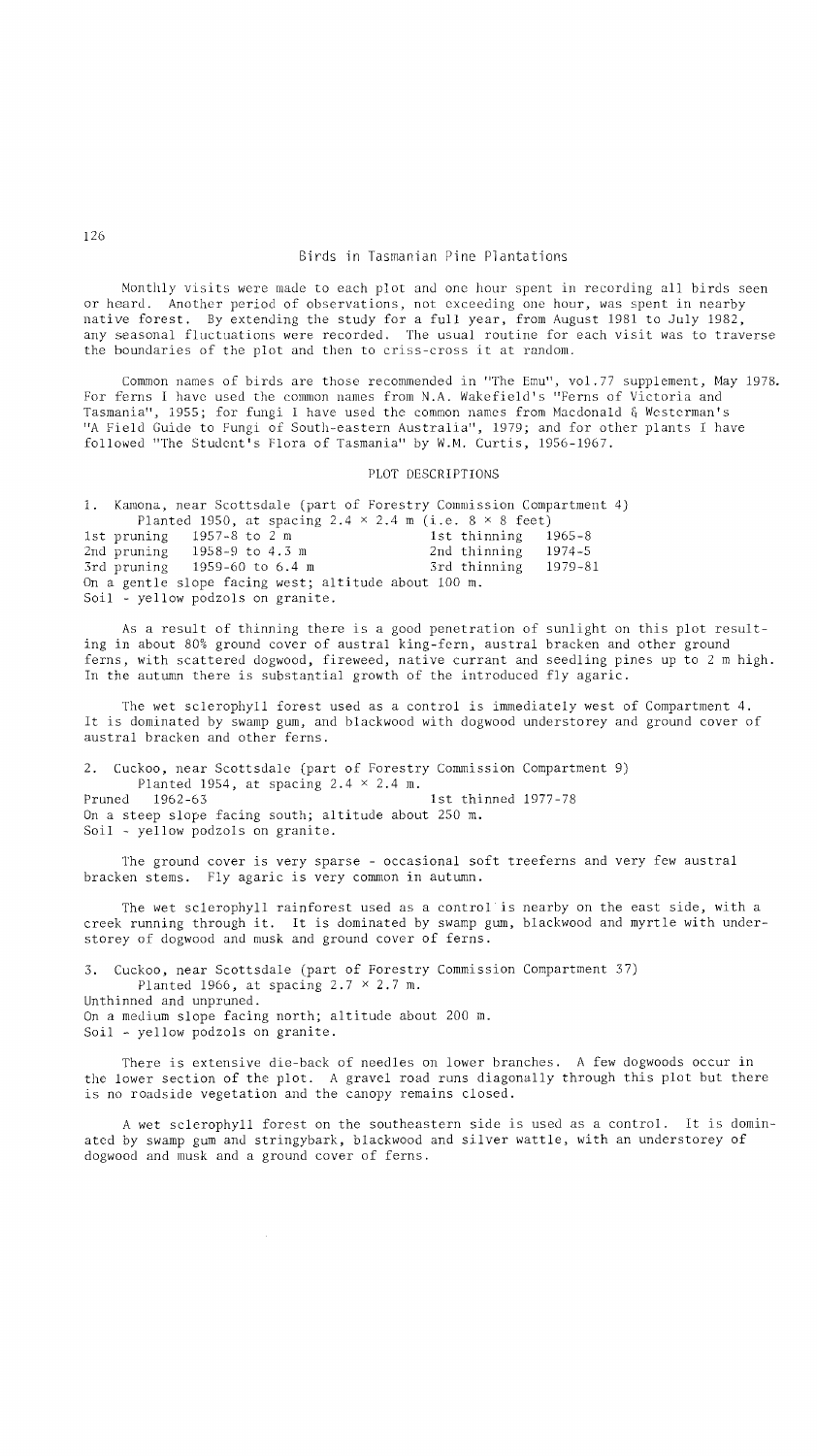### L.E. Wall

4. Oldina, near Burnie (part of Forestry Commission Compartment 54A) Planted 1952, at spacing 2.4 x 2.4 m. 1st pruning to  $2.4 \text{ m}$  1959 Thinned 1968-69 2nd pruning to 4.9 m 1960<br>3rd pruning to 6.7 m 1962 3rd pruning to 6.7 m On a gentle slope facing west, altitude about 80 m. Soil - clay of basaltic origin.

A sparse ground cover of mother shield-fern, austral bracken, saggs and low blackberry vines. In autumn there are considerable amounts of fungi, principally fly agaric and saffron milk cap.

A wet sclerophyll/rainforest around a small grassed picnic ground 2 km south was used as a control. A small creek flows through it. It is dominated by stringybark and manna gum, blackwood and a few myrtles. The understorey is composed of silver wattle and cheesewood, with ground cover of austral bracken, other ferns and blackberries (very profusely).

5. East Ridgley, near Burnie (part of Associated Forest Holdings plantation) Planted 1969 at spacing  $3 \times 2$  m. Thinned by removing each third row in 1981; unpruned. Soil - clay of basaltic origin; altitude about 250 m.

A triangular plot, very steep in part but mostly gently sloping to the west.

There was some wind damage because this plot takes the full force of the prevailing winds. Much trash from the thinning operations remains on the ground. There was a strong growth of grass and thistles where rows of trees had been removed, and very few austral bracken stems and fireweed. In the autumn a moderate number of fungi, mostly fly agaric, was in evidence.

In February, cattle from the neighbouring farm were feeding on the grass but not on the thistles. In March, the cattle had been removed and the thistles were seeding heavily, but there was no indication that they were attracting birds.

This plantation is surrounded by grazing lands with no native forests in the vicinity to be used as a control. The plantation was chosen because the thinning differs from Forestry Commission practice but there is no evidence that the different practices have any effect on the birdlife.

6. West Ridgley, near Burnie (part of Associated Forest Holdings plantation) Planted 1973, with spacing  $3 \times 2$  m. Unthinned and unpruned; extensive needle dieback on lower branches. A level plot except for a slight fall near the western boundary. Soil - clay of basaltic origin; altitude about 260 m.

A road skirts the eastern boundary with blackberries on the verge. A small depression within the plot is encircled by blackberries and sometimes contains water, and near the western boundary are a few straggling dogwoods and silver wattle saplings.

Just to the east of this plot is a similar area of wet sclerophyll forest used as a control. It is dominated by stringybark and blackwood, with an understorey of cheesewood and mountain pepper and a ground cover of blackberries, austral bracken and other ferns.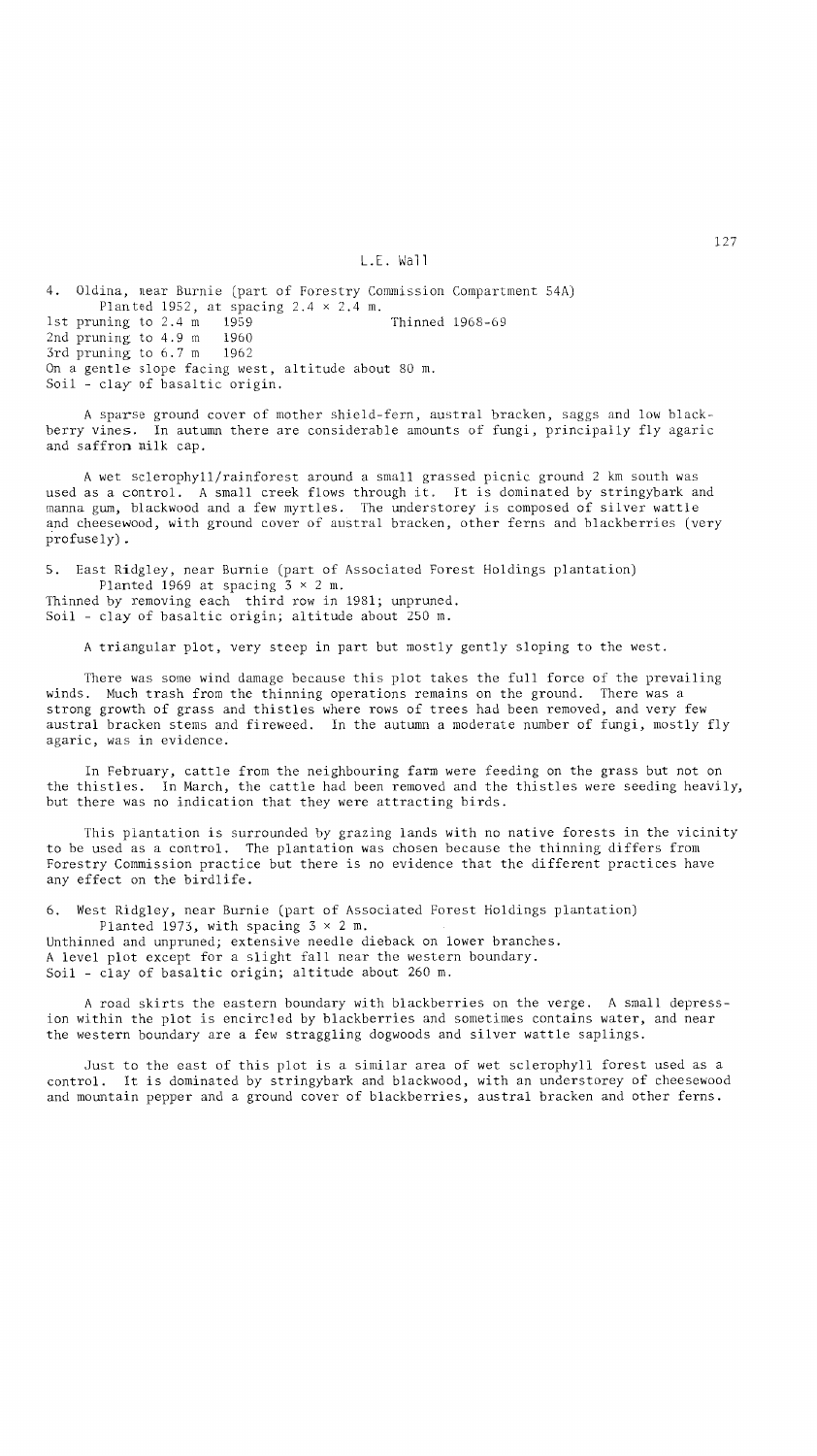# Birds in Tasmanian Pine Plantations

#### RESULTS

In Plot 1 six species were seen on at least five visits: ranked in order of number of visits on which each was sighted they were - grey shrike-thrush (12), Tasmanian thornbill (11), green rosella (10), superb fairy-wren (10), white-browed scrubwren (9), dusky robin (6).

In contrast, nine species were seen on at least five visits to the native forest: ranked in order of the number of visits on which each was seen these were - grey fantail (11). green rosella (11), forest raven (10), Tasmanian thornbill (10), grey shrike-thrush (8), blackbird (7), pink robin (6), laughing kookaburra (5), grey currawong (5).

A total of 28 species was recorded in native forest and 18 in pines.

In Plot 2 only one species, grey shrike-thrush, was recorded on at least five visits to the pines; it was seen on eight visits. On three visits no birds were seen.

In the native forest eight species were seen on at least five visits: ranked in order of the number of visits on which each was seen these were - grey shrike-thrush (11), Tasmanian thornbill (11), grey fantail (9), golden whistler (7), silvereye (7), green rosella (6), white-browed scrubwren (6), forest raven (5).

A total of 22 species was recorded in native forest and 12 in pines.

In Plot 3 only two species - Tasmanian thornbill (8) and White's thrush (5) - were recorded on at least five visits to the pines.

In the native forest 12 species were recorded on at least five visits: in order of the number of visits on which each was seen they were - grey shrike-thrush (10), grey fantail (10), Tasmanian thornbill (9), white-browed scrubwren (9), green rosella (8), blackbird (7), superb fairy-wren (7), forest raven (7), strong-billed honeyeater (6), golden whistler  $(5)$ , eastern spinebill  $(5)$ , silvereye  $(5)$ .

A total of 26 species were recorded in native forest and 14 in pines.

In Plot 4 five species were recorded on at least five visits to the pines: in order of the number of visits on which each was seen they were - forest raven (7), grey shrikethrush (7), blackbird (6), Tasmanian thornbill (6), dusky robin (5). In the native forest seven species were recorded on at least five of ten visits: in order of the number of visits on which each was seen they were - Tasmanian thornbill (9), golden whistler (8), grey shrike-thrush (8), grey fantail (8), superb fairy-wren (8), green rosella (7), forest raven (6).

A total of 27 species was recorded in native forest and 14 in pines.

In Plot 5 three species were recorded on five or more visits: in order of number of visits on which each was seen they were - grey shrike-thrush (9), Tasmanian thornbill (7), green rosella (5).

As indicated earlier there was no native forest adjacent to this plot for comparative purposes.

A total of 14 species was recorded in this plot.

In Plot 6 only one species, Tasmanian thornbill (7), was recorded on at least five visits.

Eight species were recorded in the native forest on at least five visits: in order of the number of visits on which each was seen they were - grey fantail (10), Tasmanian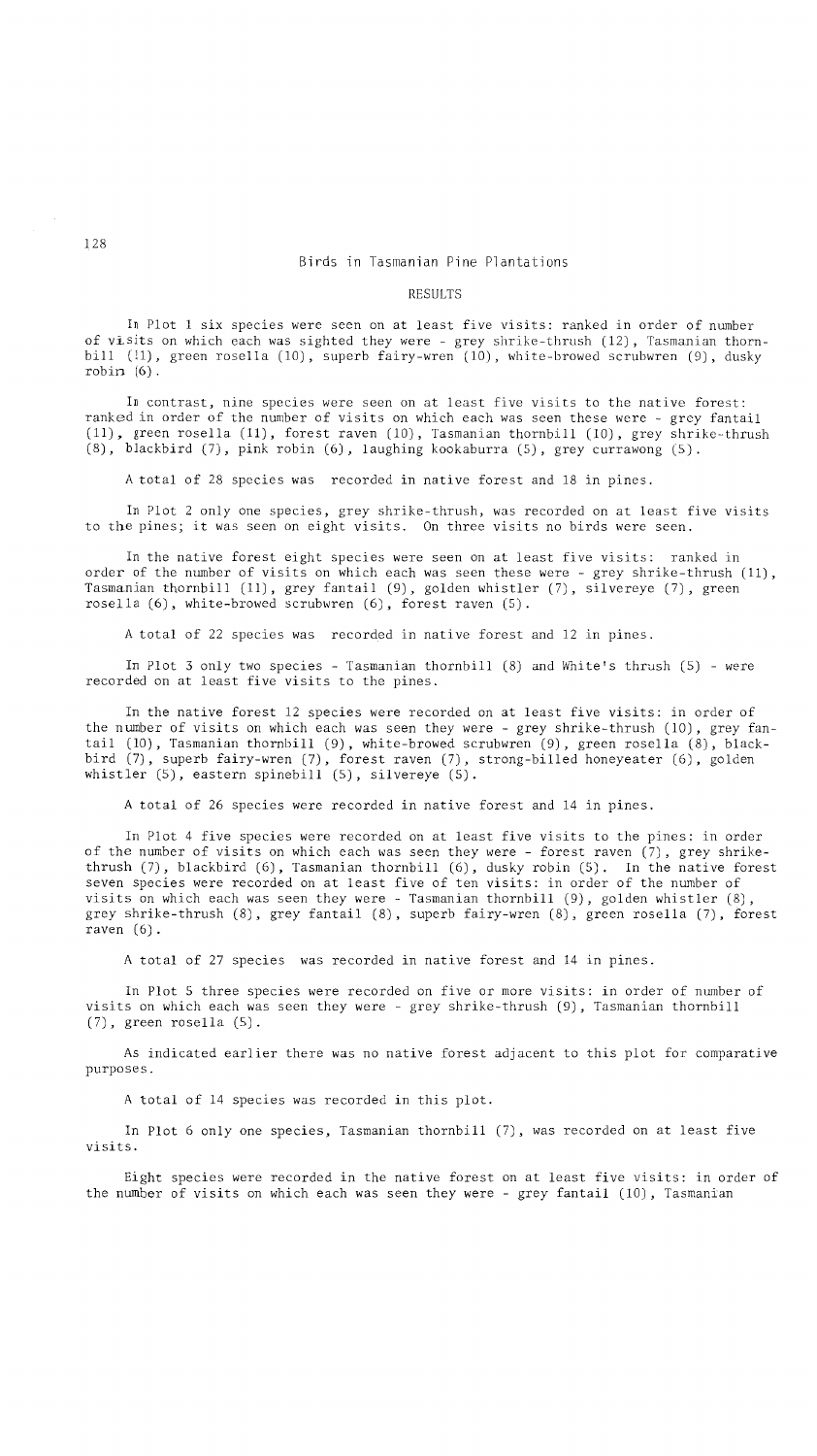thornbill (1), blackbird (9), superb fairy-wren (9), green rosella (8), grey shrikethrush (8), forest raven (8), white-browed scrubwren (7).

A tota1of 24 species was recorded in native forest and 11 species in pines.

Table 1 summarises the sightings in all plots.

TABLE 1

COMPARISON OF THE NUMBER OF BIRD SPECIES recorded in pine plots and native forests (bracketed numbers) in Tasmania. Number of visits on which each species was recorded.

| Species                                                | Plot 1                     |                | Plot <sub>2</sub> |    | Plot 3     |             | Plot 4  | Plot 5         |                     | Plot 6     |
|--------------------------------------------------------|----------------------------|----------------|-------------------|----|------------|-------------|---------|----------------|---------------------|------------|
| Brown goshawk                                          |                            |                |                   |    |            |             |         |                |                     | (1)        |
| Peregrine falcon                                       |                            |                |                   |    |            |             | (1)     |                |                     |            |
| Brown falcon                                           |                            |                |                   |    | (1)        |             |         |                |                     | (1)        |
| Swamp quail                                            |                            |                |                   |    |            |             | (1)     |                |                     |            |
| Tasmanian n <i>a</i> tive-hen                          | (1)                        |                |                   |    |            |             | (2)     |                |                     |            |
| Brush bronzewing                                       | (4)                        |                | (1)               | 1  |            |             | (3)     |                |                     | (1)        |
| Yellow-tailed black-cockatoo                           |                            |                | (2)               |    | (1)        |             |         |                |                     |            |
| Green rosella                                          | 10(11)                     |                | 3(6)              |    | 3(8)       |             | 3(7)    | 5              |                     | 2(8)       |
| Fan-tailed cuckoo                                      | 4(4)                       |                | (2)               |    | (2)        |             | 1(2)    | 1              |                     | (1)        |
| Shining bronze-cuckoo                                  | (1)                        |                | (2)               |    | (1)        |             | (2)     |                |                     |            |
| Laughing kookaburra                                    | 2(5)                       |                |                   |    | 1(1)       | $\mathbf 1$ |         |                |                     |            |
| Welcome swallow                                        |                            |                |                   |    |            |             | (4)     |                |                     |            |
| Black-faced cuckoo-shrike                              | (2)                        |                |                   |    |            |             |         | 1              |                     |            |
| White's thrush                                         | (3)                        | 3              |                   | 5  | (1)        |             | 1(2)    | 1              | 1                   |            |
| Blackbird                                              | 4(7)                       | $\mathbf{1}$   | (4)               | 4  | (7)        |             | 6(3)    | 4              | $\overline{4}$      | (9)        |
| Pink robin                                             | 2(6)                       | 1              | (4)               | 2  | (1)        |             | (2)     | 1              |                     |            |
| Flame robin                                            |                            | $\mathbf{1}$   |                   |    |            | 1           | (1)     |                |                     | (1)        |
| Scarlet robin                                          | 2<br>(3)                   | $\overline{2}$ |                   | 2  | (1)        | 1           |         | 2              |                     |            |
| Dusky robin                                            | 6<br>(2)                   | $\mathbf{1}$   |                   |    |            |             | 5(3)    | $\mathbf{1}$   |                     | (2)        |
| Olive whistler                                         | 3(4)                       |                | (2)               | 2  | (1)        |             |         |                |                     | (2)        |
| Golden whistler                                        | (3)                        |                | (7)               |    | (5)        |             | (8)     |                |                     | (2)        |
| Grey shrike-thrush                                     | 12(8)                      | 8              | (11)              | 3. | (10)       |             | 7(8)    | 9              | 4                   | (8)        |
| Satin flycatcher                                       |                            |                |                   |    |            |             | (1)     |                |                     |            |
| Grey fantail                                           | (11)<br>4                  |                | (9)               |    | 2(10)      |             | 1(8)    | 1              | 2                   | (10)       |
| Superb fairy-wren                                      | 10(3)                      |                | (2)               |    | (7)        |             | 3(8)    | $\overline{4}$ | 1                   | (9)        |
| White-browed scrubwren                                 | 9<br>(3)<br>$\overline{c}$ |                | (6)               |    | 1(9)       |             | (2)     |                | $\overline{3}$<br>3 | (7)        |
| Scrubtit                                               | 4                          |                | (1)               |    |            |             |         |                |                     |            |
| Brown thornbill                                        |                            |                |                   |    |            |             |         | 7              |                     | (1)        |
| Tasmanian thornbill                                    | 11(10)<br>(2)              |                | 4 (11)<br>(3)     |    | 8(9)       |             | 6(9)    |                |                     | 7(10)      |
| Yellow-throated honeyeater<br>Strong-billed honeyeater | (1)                        |                |                   |    | (3)<br>(6) |             | (4)     |                |                     | (3)<br>(3) |
| Black-headed honeyeater                                |                            |                |                   |    | (1)        |             |         |                |                     |            |
| Crescent honeyeater                                    | (1)                        |                |                   |    |            |             | (3)     |                |                     |            |
| Eastern spinebill                                      | (2)                        |                | (2)               |    | (5)        |             |         |                | 1                   |            |
| Striated pardalote                                     | (4)                        |                | (2)               |    | (1)        |             | (2)     |                |                     | (3)        |
| Silvereye                                              | 3(4)                       |                | (7)               |    | 3(5)       |             | (4)     |                |                     | 1(3)       |
| European goldfinch                                     |                            |                |                   |    |            |             | 1(2)    | $\overline{c}$ |                     | (3)        |
| Beautiful firetail                                     |                            |                |                   |    |            |             | (1)     |                |                     | (2)        |
| Common starling                                        |                            |                |                   |    |            |             |         |                |                     | (2)        |
| Grey butcherbird                                       | (2)                        |                |                   |    |            |             |         |                |                     |            |
| Black currawong                                        |                            |                | 1(2)              |    | (2)        |             |         |                |                     |            |
| Grey currawong                                         | 1(5)                       |                | 1(2)              |    | (3)        |             |         |                |                     |            |
| Forest raven                                           | 2<br>(10)                  |                | 2(5)              |    | 1(7)       |             | 7(6)    | 4              |                     | (8)        |
| Total species recorded                                 | 18 (28)                    |                | 12 (22)           |    | 14 (26)    |             | 14 (27) | 14             |                     | 11(24)     |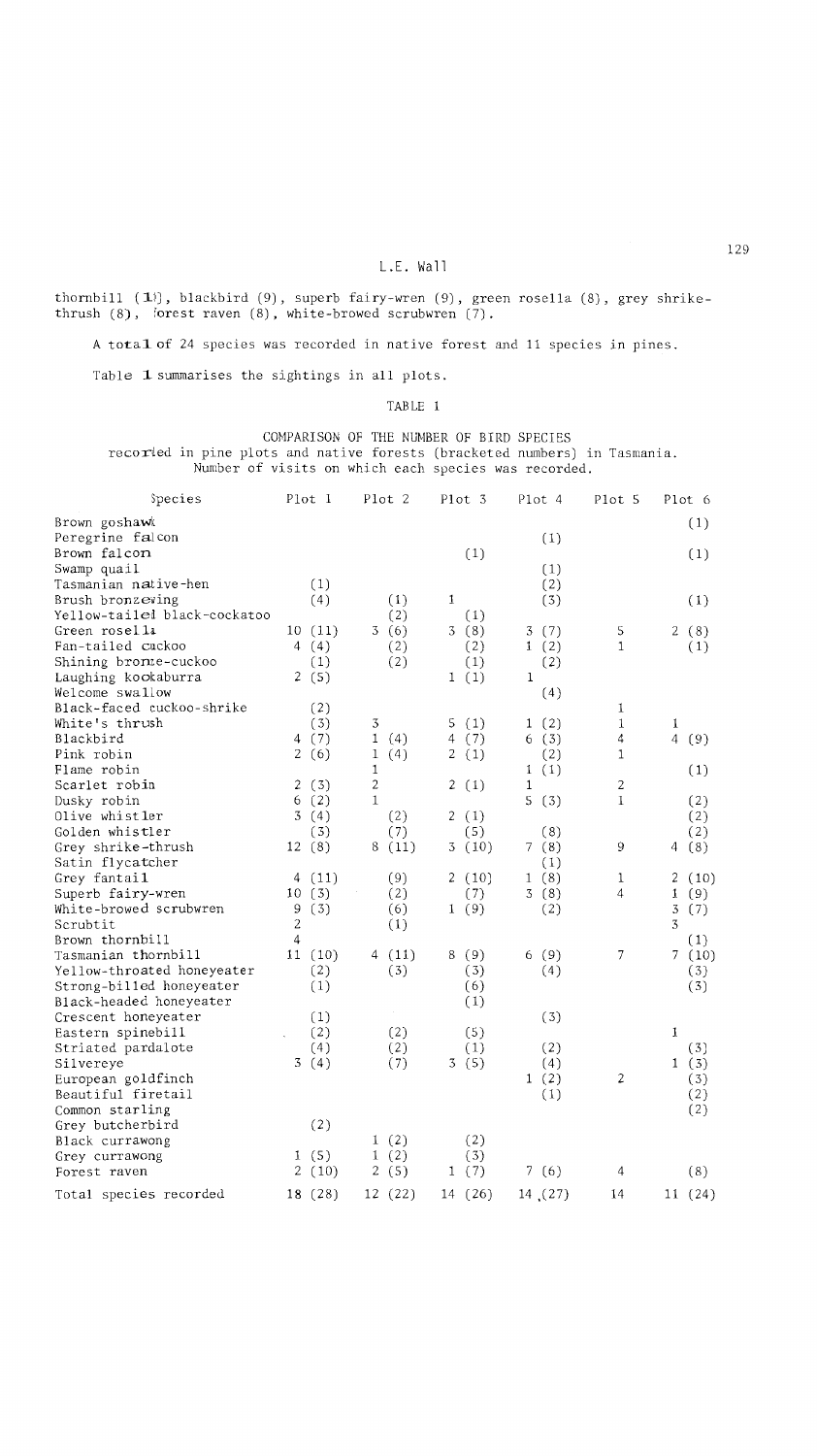# Birds in Tasmanian Pine Plantations

## DISCUSSION

Pawsey (1966) compared the bird populations of pine forests in southeastern South Australia in 1950 and 1965 and concluded that the number of species in closed canopy forests, including firebreaks, had increased almost fivefold in that period. He presumed that increased insect life had caused the increase. It is not possible to relate this to my observations because Pawsey gave insufficient data on tree spacing and his study plots included firebreaks and clearings of unknown extent. Further, there had been no thinning of the pines before 1950 and the extent of subsequent thinning, which could have allowed extensive growth of ground cover, is unknown to me.

Thirteen species were recorded in a very brief survey of Majura forest pine plantation, aged forty years, near Canberra, by d'Andria (1968), but these results are not comparable with mine because in the Canberra plot there was no undergrowth and the spacing of trees and the extent of thinning was not stated. Davidson (1976) referred to this forest and stated that some had been pruned and thinned and there were a few creeks but this does not specifically refer to the same part as that surveyed by d'Andria.

Cowley (1971) gave a summary of the relationship between birds and forests. He referred to a survey undertaken in pine plantations in Creswick, Victoria, but this was restricted to mature pines and the extent of thinning and presence of native undergrowth was not shown so that a comparison with my study must be imprecise. Cowley showed that the number of bird species in pines was only 52% of those in eucalypt forest (whether wet or dry sclerophyll was not stated) and this accords with my results in Tasmania.

In 1972 at Silver Creek, Victoria, Kloeden (1973) reported that 47 species were observed in native forest and 42 species in pine plots, and at Longford, Victoria, 52 species in native forests and 37 species in pine plots. These results do not provide a satisfactory comparison because although the pine plots were of varying ages the results were combined and the extent of thinnings, if any, were not given.

Gepp & Fife (1975) recorded the number of bird species in pine plantations of varying age and structure and in native forest in South Australia in 1974. The age and extent of thinning in these pine plots seemed similar to those in my study plots. Comparative results are shown in table 2. They indicate that each of the South Australian plots had many more species than those in Tasmania but this is predictable because Tasmania has a paucity of species (Ridpath & Moreau 1966). In South Australia and in Tasmania the native forests had more than double the numbers of birds species present than were present in pine forests, but the proportions of the species seen frequently in all the South Australian pine plots were greater than in Tasmania. However, the native forests in Tasmania had a greater proportion of species seen frequently than in South Australia.

TABLE 2

COMPARISON OF THE NUMBER OF BIRD. SPECIES recorded in pine plots and native forest in South Australia and Tasmania.

|                       |     | Total number<br>of species |      | Number of<br>frequently seen<br>species | Percentage of<br>frequently seen<br>species |       |  |
|-----------------------|-----|----------------------------|------|-----------------------------------------|---------------------------------------------|-------|--|
|                       | SA. | Tasm.                      | S.A. | Tasm.                                   | S.A.                                        | Tasm. |  |
| Unthinned             | 32  | 17                         | 17   | 2                                       | 53                                          | 12    |  |
| Middle-aged (thinned) | 35  | 18                         | 18   | 4                                       | 51                                          | 22    |  |
| 01d                   | 39  | 13                         | 18   | 4                                       | 49                                          | 31    |  |
| Native forest         | 78  | 43                         | 15   | 15                                      | 19                                          | 35    |  |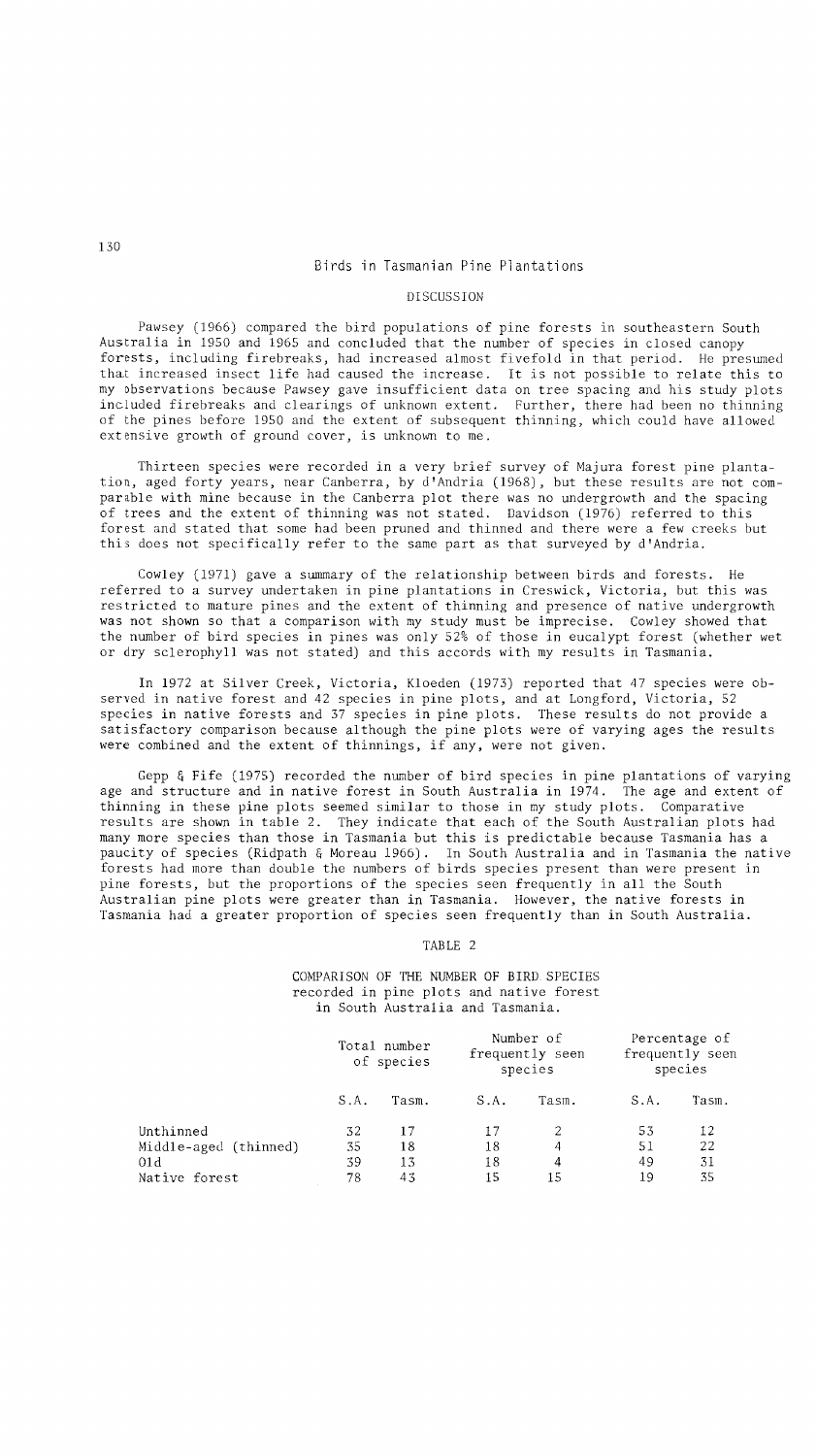# L.E. Wall

There do not appear to be clear reasons for these differences. It should be noted that the South Australian survey was in dry sclerophyll forest whereas my study was in wet sclerophyll. Disney & Stokes (1976) stated that wet sclerophyll forests in New South Wales contained a greater diversity of bird species than dry sclerophyll forests but this does not apply in Tasmania (Ratkowsky & Ratkowsky 1978, 1980).

A survey in northeastern Victoria in pine plantations of varying ages and in mature eucalypt forest was carried out by Suckling *et al.* (1976). This is not comparable with my study because of the inclusion in the Victorian plots of creek-side vegetation over large areas, and lack of knowledge of the extent of thinning.

Davidson (1976) reported on a brief survey carried out in Kowen Forest, in the Australian Capital Territory, during a nine-week period in summer. The plots used were comparable in ages to those used here but they were much larger and in all cases contained watercourses with native vegetation along them. Davidson's comments on species common to both his and my studies agree with my experience in some cases but are opposed in others. He quoted brown thornbills as common in all plots and as feeding at all heights: I agree if Tasmanian and brown thornbills (very similar species with a considerable overlap of habitat) are treated together. Davidson found that grey fantails occurred only among native trees: that was not true in my study, nor was his finding that the grey shrikethrush was less common in the older pine plantations. He also reported that silvereyes foraged high in the trees as well as in the undergrowth in all pine plots but were uncommon in native forests: in my study they were seen only occasionally in pines but were frequently seen in all native forests.

A study in Bathurst district of New South Wales in one plot of wet sclerophyll forest, one plot of dry sclerophyll forest and one plot of 18 year old pines was reported by Disney & Stokes (1976). They listed only those species of birds found breeding and it was not stated that nesting was confined to the pines; it is probable that some species nested in trees and undergrowth along watercourses which occurred within the pine plot. Gepp (1976) reported on a study in an exotic forest in South Australia, emphasising the difference in the number of sightings at the edge of plots compared to those well inside the plots. This difference is most noticeable in unthinned and middle-aged pines. In this study care was taken to exclude edges of plantations to avoid such influences.

Fielding (1976) reported on brief visits to a number of pine plantations of varying ages in several districts of Tasmania. His findings are not inconsistent with results herein.

From a study in highland country in New South Wales, Driscoll (1977) found that the number of bird species is similar in pine plantations of varying ages but is less than in native forests.

Friend (1982) found, in a study of bird populations in exotic pine plantations and eucalypt forests in Gippsland, Victoria, that the highest numbers of birds in dense, middle-aged plots were restricted to the edges. Areas of native forest, dams and clearings within pine plantations added to the diversity of habitats and provided more individuals and species of birds. Ecotonal areas were most important.

The yellow-tailed black-cockatoo is not mentioned in the Results section of this paper because it was not seen in the pine plots during this study, although there was clear evidence that this species had torn open dead pines, both standing and lying, in four of the plots.

The number of species of birds in each of the pine plots was similar, except for Plot 1 which had a greater number - possibly because of the increased undergrowth. Similarly, there was a like number of species in each of the native forest plots. There was little variation in the number of bird species found in the younger plantations of pines, whether thinned or unthinned.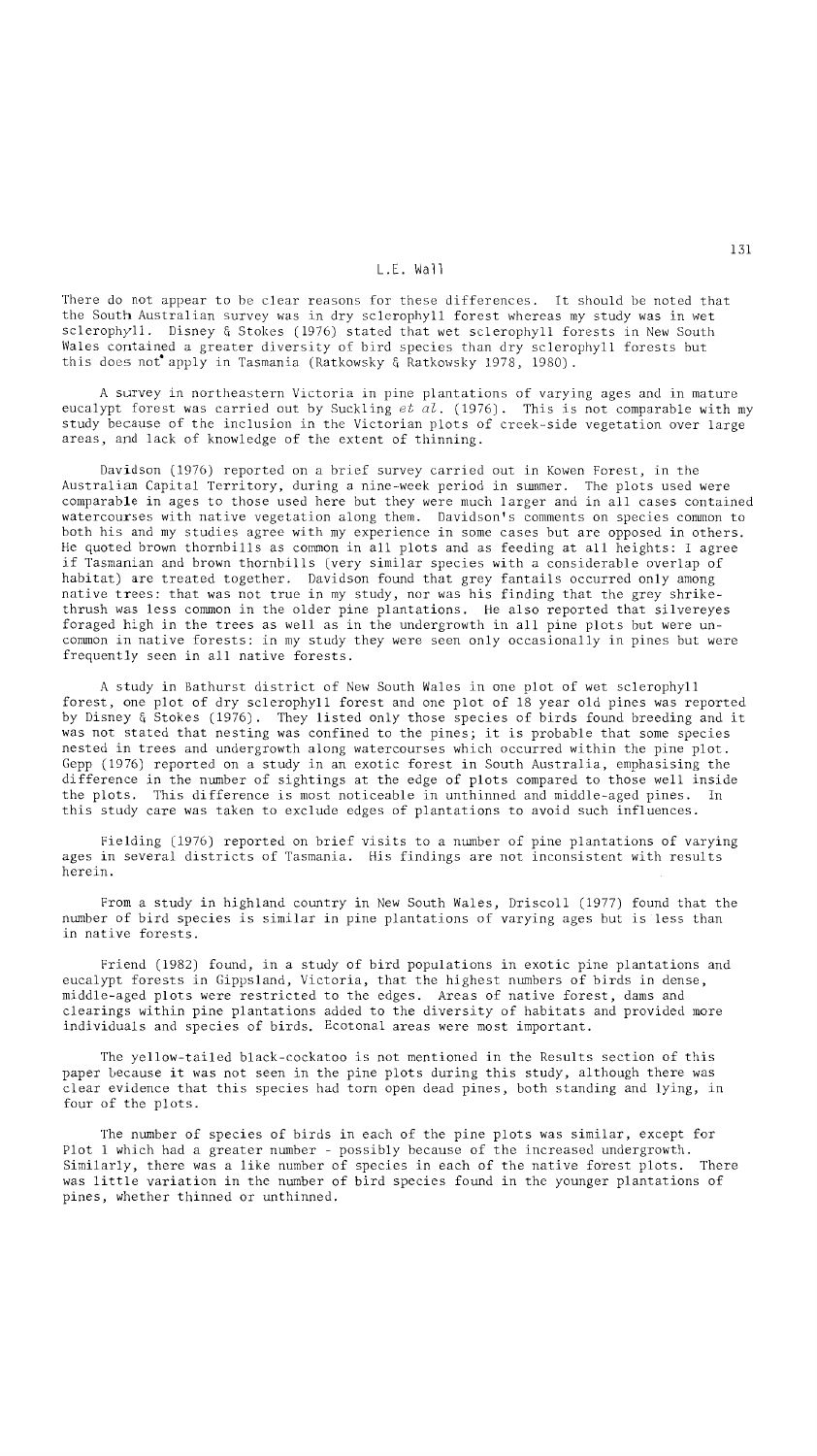# Birds in Tasmanian Pine Plantations

One aspect of this study differs from studies in other States. I found only one nest in pine plantations, that of a White's thrush, whereas other studies referred to above have indicated that a number of species nest in pines regularly.

## BIRD ECOLOGY OF PINE PLOTS

Insectivorous species found feeding mostly on the trunks and foliage of the pines were the grey shrike-thrush, brown and Tasmanian thornbills and silvereyes, while those feeding on the ground litter included White's thrush, blackbird, all four robins and the white-browed scrubwren. The last-named and the superb fairy-wren were observed only in the undergrowth, where any occurred, but not in soft tree-ferns. The Tasmanian thornbill also fed in the undergrowth but not exclusively.

White's thrush was seen in five of the six pine plots and was found nesting in one. Except in Plot 3 they were not seen frequently but I believe they were residents although difficult to see because of their cryptic colouration and secretive nature. In Plot 1 where I did not record them in the pines, a pair were seen in the native forest nearby and it is likely that they were also in the pines which had extensive ground cover for them.

Plot 4, although almost as old as Plot 1, had only been first-thinned so that less daylight penetrated and there was much less undergrowth. As a result the superb fairywren was seen much less frequently here and on only one visit were the blackbird and Tasmanian thornbill observed in the undergrowth.

Nectar-feeding birds, such as honeyeaters, were absent, presumably because of the lack of blossoms. Honeyeaters to some extent eat insects also but it is assumed only those normally associated with nectar. The only honeyeater recorded in the pines was an eastern spinebill on a blackberry bush.

Forest ravens were seen in all plots, mostly in the tops of trees and believed to be passing through but sometimes foraging in the ground litter. They were excluded from my counts unless believed to be feeding.

Green rosellas extracted seeds from pine cones on the trees but not from those on the ground. Brush bronzewings may feed on fallen seeds though only once was this species seen in the pines during this survey.

Only one owl was recorded: a southern boobook was heard calling in Plot 1 at 0600 hours on 18 March 1982.

On one occasion three species were seen to fly in to Plot 5 from adjacent pasture seeking shelter from a heavy rainsquall accompanied by high winds. These three were seen in the plot on only one other visit.

The interstate migrants - silvereye, grey fantail, fan-tailed cuckoo, shining bronze-cuckoo and black-faced cuckoo-shrike - were absent during late autumn and winter. There was also a local migration in autumn and winter which brought some species into the pines - scrubtit, pink robin and dusky robin - and others into the native forests only grey butcherbird, strong-billed honeyeater, crescent honeyeater and grey currawong. Scrubtits fed in the pines at heights of 3-6 m in Plot 6, but only in undergrowth in Plot 1.

### CONCLUSIONS

The often-quoted opinion that pine plantations are "biological deserts" is unfounded, but this study showed that the avifauna in pines is restricted to insectivores which forage for insects in the pines and the pine needle litter on the ground, and to a lesser extent to seed eaters. Many insectivores do not find their food in this habitat.